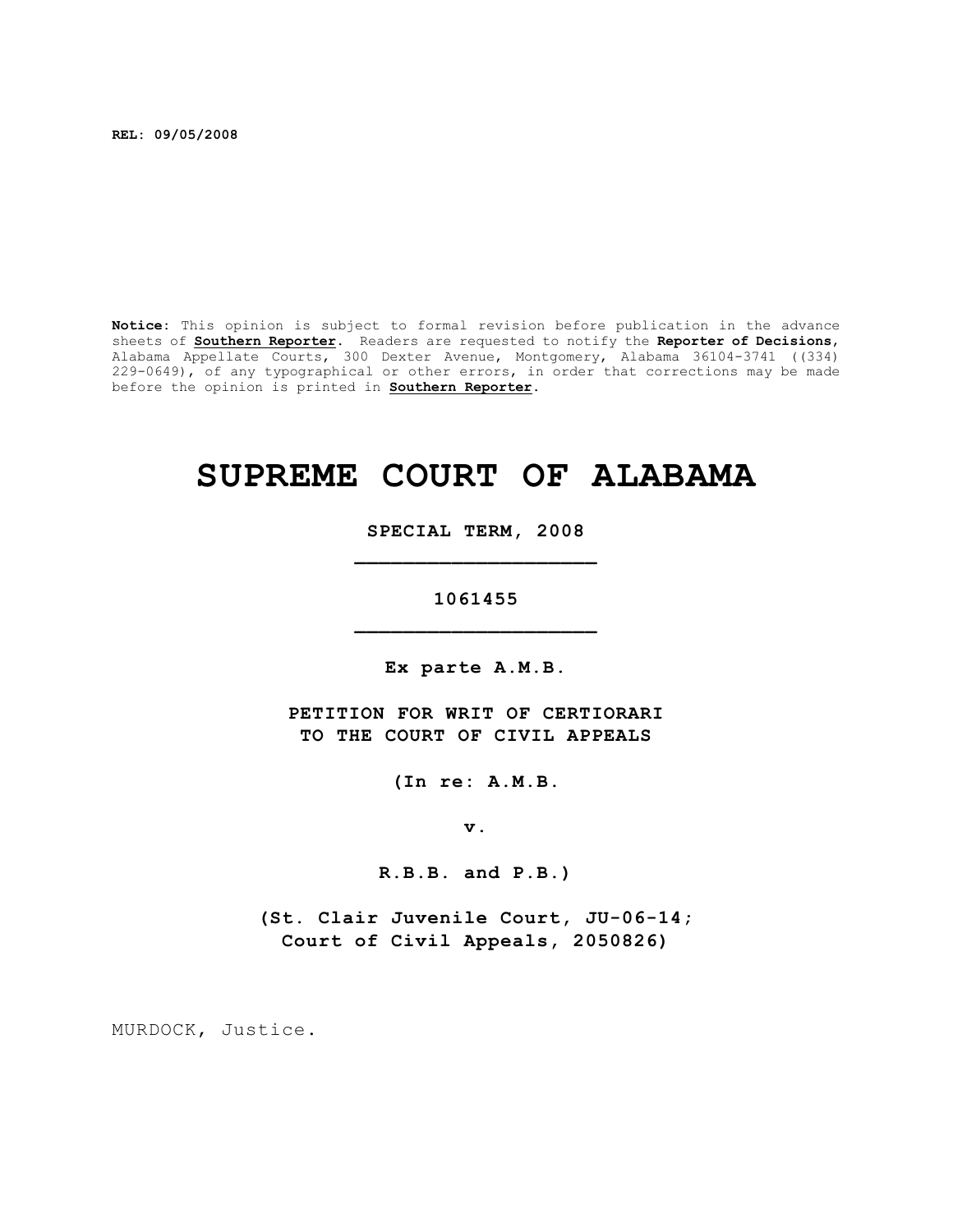We granted A.M.B.'s petition for a writ of certiorari to review the Court of Civil Appeals' affirmance of a May 2006 judgment entered by the St. Clair Juvenile Court. See A.M.B. v. R.B.B., [Ms. 2050826, April 13, 2007] \_\_ So. 2d (Ala. Civ. App. 2007). The May 2006 judgment declared that A.M.B. was an unfit parent, and it awarded custody of A.M.B.'s daughter, H.S.B., to R.B.B. and P.B. ("the paternal grandparents"). We now quash the writ, noting that this case involved ore tenus proceedings and that the following summary reflects those factual findings the trial court made or could have made in support of its judgment. See Transamerica Commercial Fin. Corp. v. AmSouth Bank, 608 So. 2d 375, 378 (Ala. 1992); see also Ex parte Patronas, 693 So. 2d 473, 475 (Ala. 1997) ("'Neither the Court of Civil Appeals nor this Court is allowed to reweigh the evidence in this case. This case, like all disputed custody cases, turns on the trial court's perception of the evidence. The trial court is in the better position to evaluate the credibility of the witnesses ... and the trial court is in the better position to consider all of the evidence, as well as the many inferences that may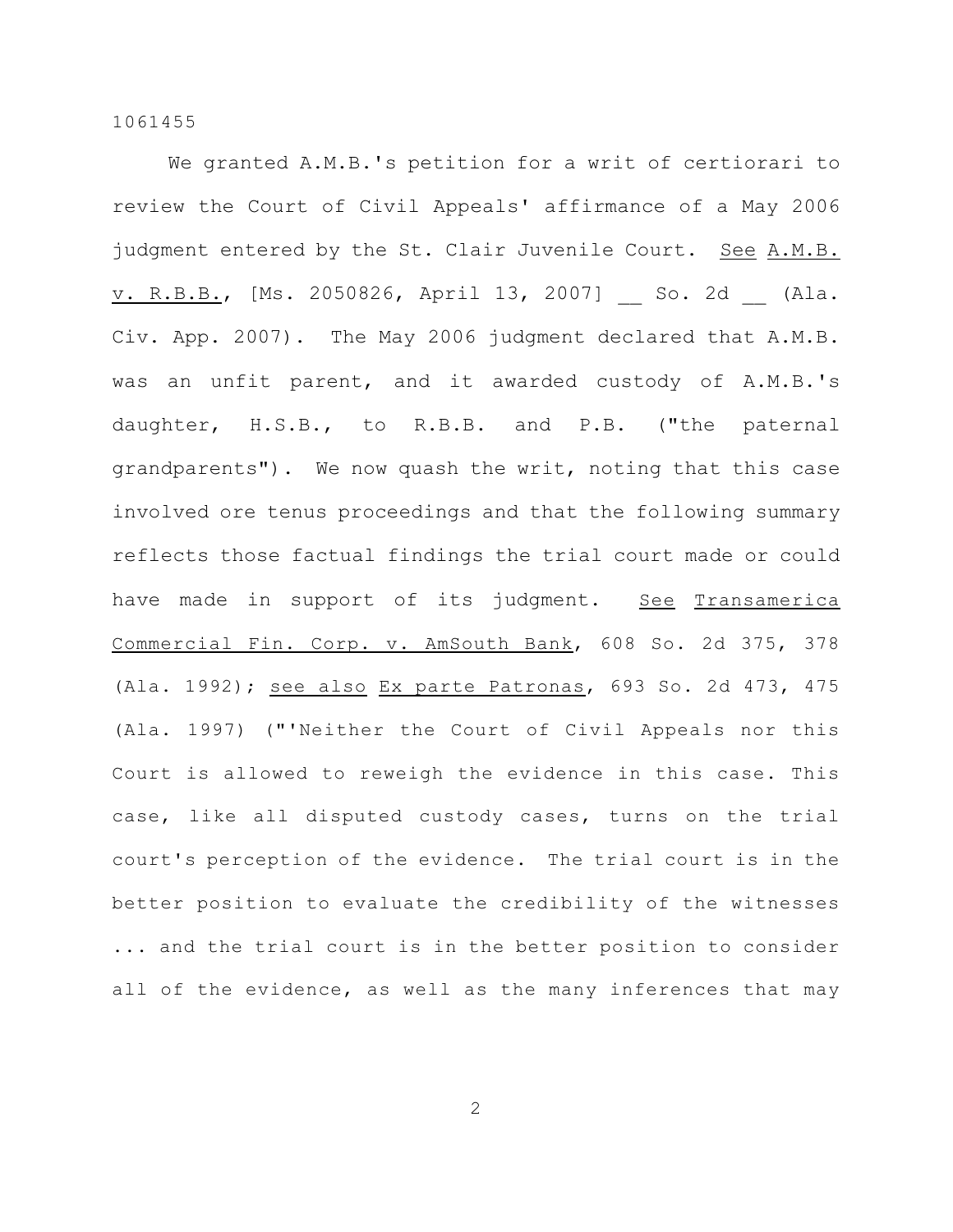be drawn from that evidence, and to decide the issue of custody."). $^1$ 

## Facts and Procedural History

The record supports the facts that follow. A.M.B., who was born in June 1986, gave birth to H.S.B. in March 2003. K.S.B., who was born in April 1979, is the father of H.S.B. K.S.B. and A.M.B. have never been married; they have had an "on-again-off-again" relationship.

A.M.B. dropped out of school when she was in the 10th grade. She was employed at a McDonald's fast-food restaurant when H.S.B. was born, but she was unemployed for most of the time between H.S.B.'s birth and the March 2006 trial in the present case. $^2$ 

After H.S.B.'s birth, A.M.B. and H.S.B. resided at various times with A.M.B.'s mother, A.M.B.'s sister, and the

<sup>&</sup>lt;sup>1</sup>In her brief, A.M.B. presents a compelling version of the facts in support of her arguments. A review of the record, however, reveals that A.M.B.'s representation of the facts does not accurately reflect the totality of the evidence presented to the juvenile court.

 $P^2$ Between the date of H.S.B.'s birth and the date of the trial, A.M.B. worked at a Piggly Wiggly grocery store for "a month or two," and she babysat one summer. A.M.B. began working as a cashier at two grocery stores two or three months before the trial.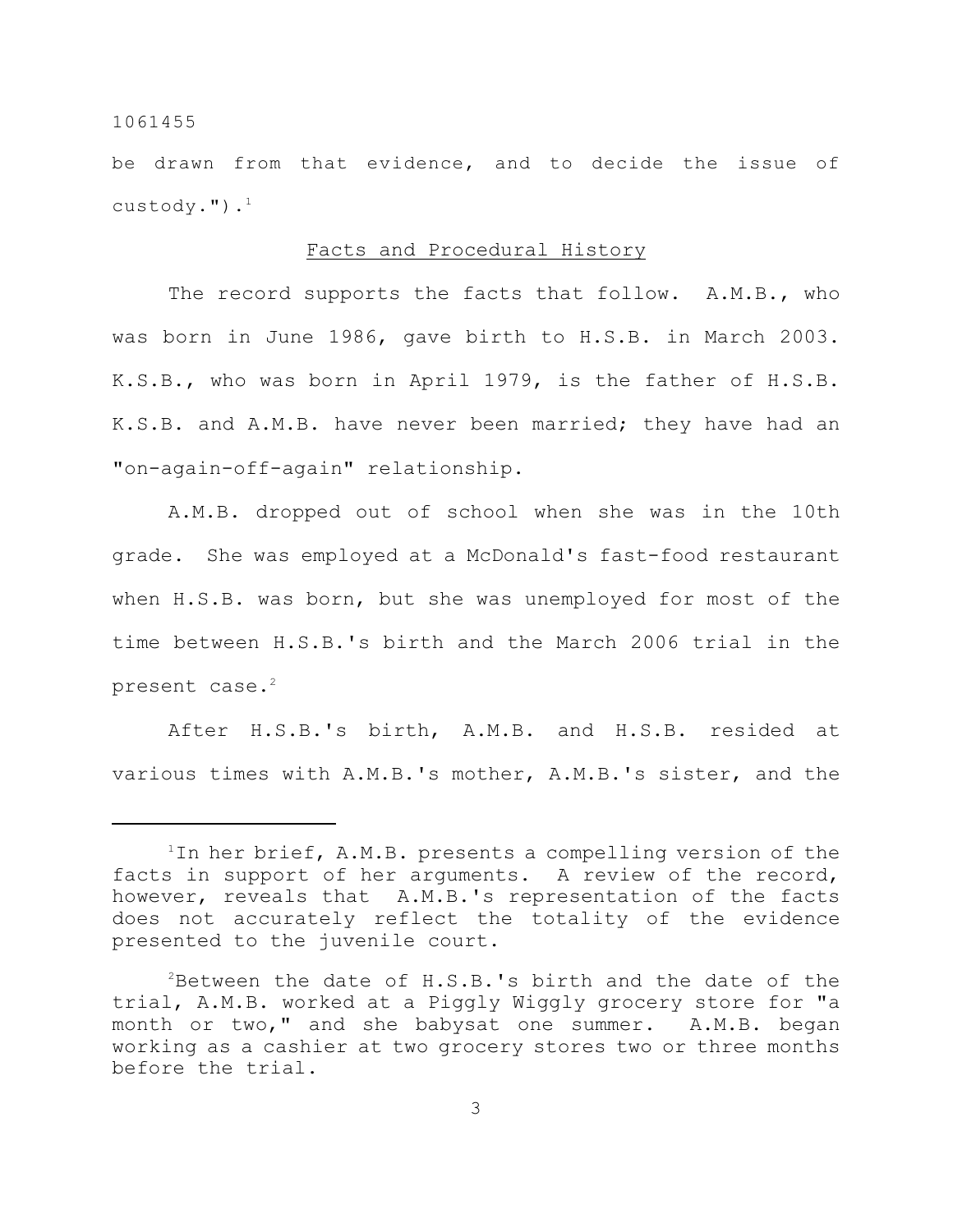paternal grandparents. In the fall of 2004, A.M.B. requested that the paternal grandfather adopt H.S.B. "or she would find somebody that would." (According to the paternal grandfather, it was the third adoption request A.M.B. had made to him.) In November 2004, the paternal grandparents filed an adoption petition in the St. Clair Probate Court. Along with their petition, the paternal grandparents submitted a notarized "Consent of Minor for Adoption" that had been executed by A.M.B. and a similar consent that had been executed by K.S.B.; the consents were dated October 29, 2004.3

 ${}^{3}$ A.M.B. alleged that the signature on her consent form was forged, and she testified that she had not met with the attorney who prepared the adoption petition and consent form or the notary public who allegedly notarized her signature. However, Linda C. Venable, the notary public who notarized A.M.B.'s signature, and Jimmy Ray Calvert, the attorney who prepared and filed the adoption petition and A.M.B.'s consent form, testified that A.M.B. executed the consent form in Calvert's office after Calvert had discussed the adoption with A.M.B. Because the foregoing conflicting evidence was presented in an ore tenus proceeding, we must conclude that the trial court rejected A.M.B.'s testimony. See Transamerica, supra; see also Flint Constr. Co. v. Hall, 904 So. 2d 236, 250 (Ala. 2004)("It is axiomatic that it is the [fact-finder's] province to resolve conflicts in testimony ... and to judge the credibility of witnesses. ... [A fact-finder] concluding that any witness was willfully not truthful about one material aspect of his or her testimony is free to disregard all or any part of the testimony." (citations omitted)). We also note that A.M.B.'s mother and her sister attempted to corroborate various aspects of A.M.B.'s testimony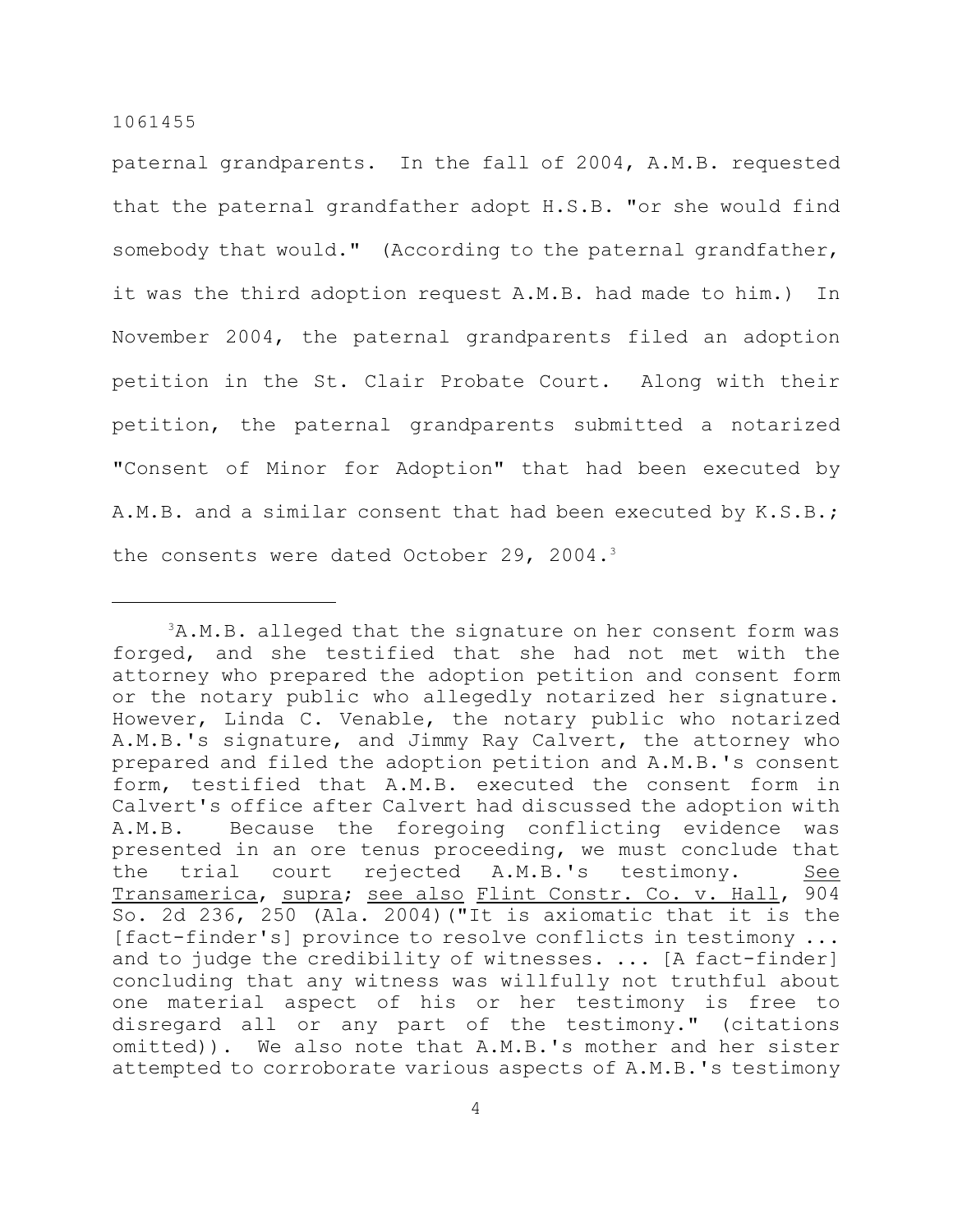After the paternal grandparents filed their adoption petition, the probate court entered an interlocutory judgment of adoption. Because the paternal grandparents were related to H.S.B., the court concluded that no pre-placement investigation was necessary, see Ala. Code 1975, § 26-10A-28, and it "grant[ed] custody of [H.S.B.] to [the paternal grandparents,] ... hereby confer[ring] the responsibility of the maintenance and support of the adoptee." The probate court set the matter for a "dispositional hearing" to be held on January 18, 2005. See Ala. Code 1975, § 26-10A-25.

In November 2004, after the entry of the interlocutory judgment, A.M.B. was arrested for disorderly conduct at the paternal grandparents' home after a dispute between her and

concerning the consent (either as to its execution or as to when A.M.B. became aware of the adoption proceeding), which testimony likewise placed doubt upon their credibility.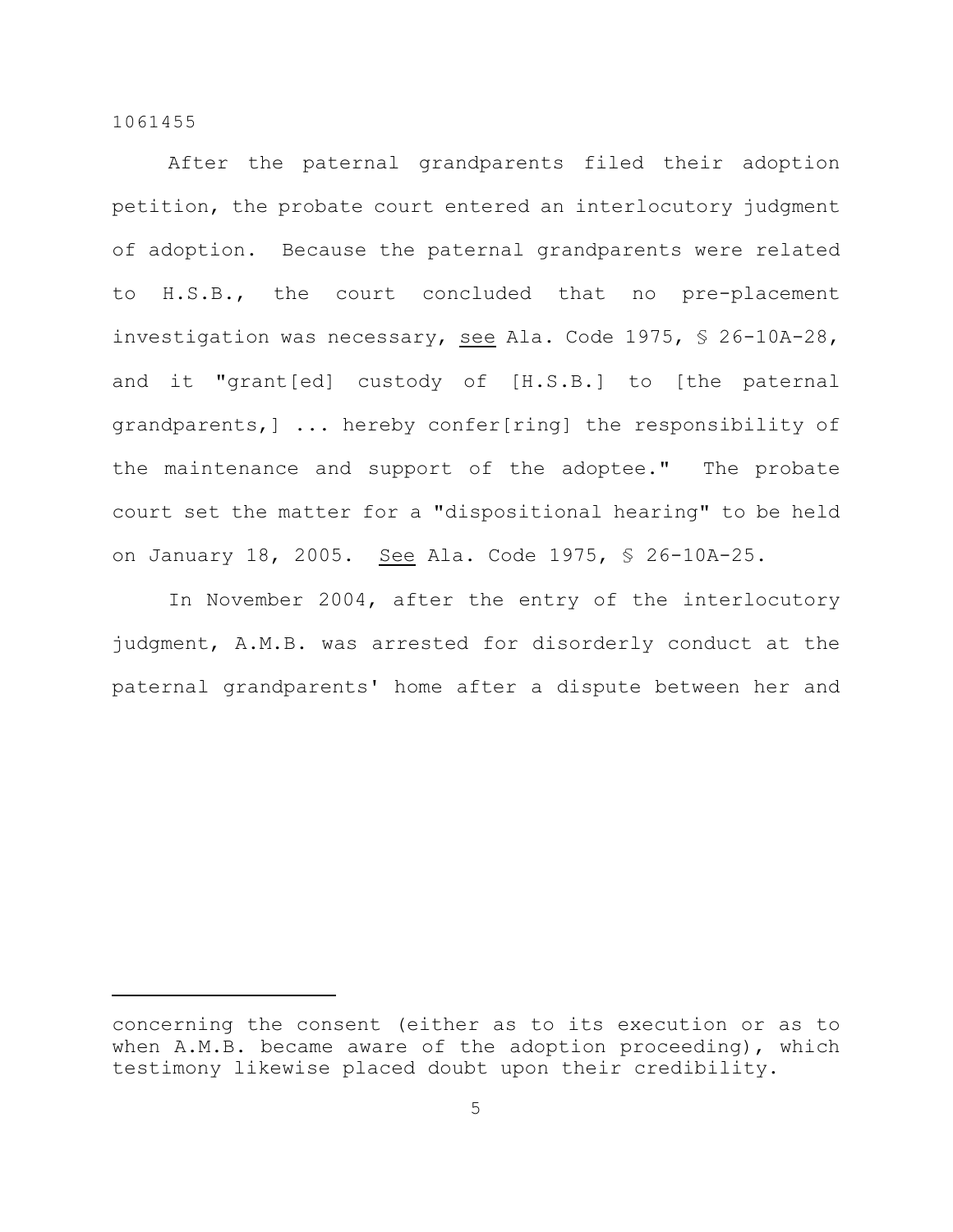K.S.B. concerning  $H.S.B.^4$  A.M.B. was taken to jail and was subsequently released.

On January 16, 2005, K.S.B. apparently forcefully removed A.M.B. from a friend's home, violently beat her, and left her unconscious in an abandoned mobile home. A.M.B. subsequently was taken to the hospital, where she remained until February 28, 2005, when she was discharged for outpatient physical therapy.<sup>5</sup> K.S.B. was arrested and placed in jail; he remained

<sup>5</sup>A.M.B. suffered serious injuries that required surgery and extended rehabilitation. At trial, however, her testimony concerning the extent of her injuries was inconsistent with her medical records. For example, A.M.B. testified that she was unconscious for a month after the incident, but her medical records reflect that she was responsive to the medical staff within a few days after her admission to the hospital on January 16, 2005.

We also note that A.M.B. apparently had a "bad temper," and that, while in rehabilitation, she displayed immature behavior. The hospital discharge summary states that during A.M.B.'s stay at the rehabilitation facility she "consistently behav[ed] childlike. ... She ... refused medication. [A.M.B.]

 $4$ According to A.M.B., the dispute occurred because she wanted to take H.S.B. with her, but K.S.B. refused to allow her to do so. We note that A.M.B. later gave conflicting testimony concerning where H.S.B. resided between the date of her arrest in November 2004 and the January 2005 dispositional hearing. On the one hand, she testified that H.S.B. resided with her between November 2004 and January 2005; on the other hand, she testified that she visited H.S.B. "maybe twice a week" at the paternal grandparents' home during that same period.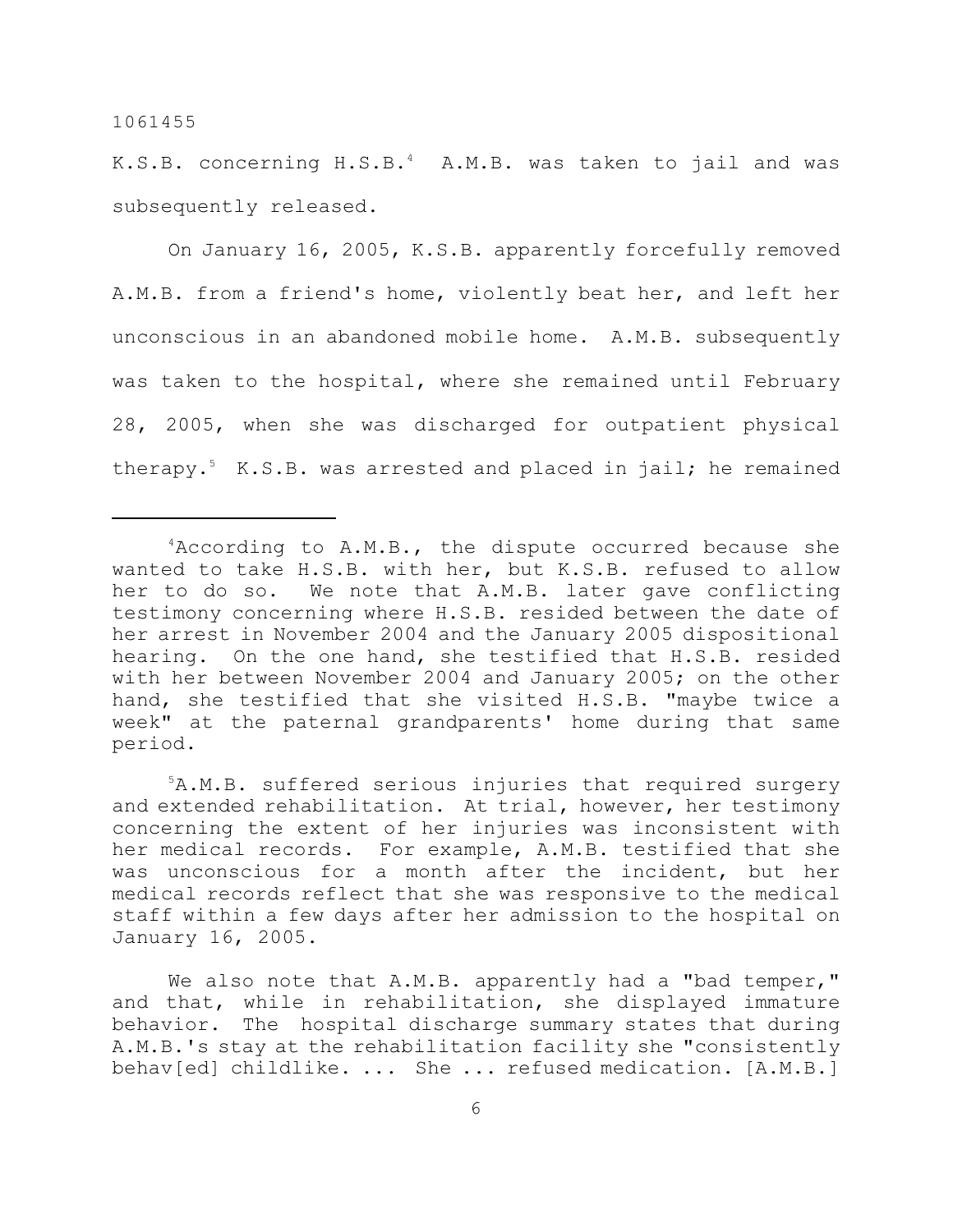in jail until August 2005, when he was released pending a criminal trial on charges of kidnapping and attempted murder resulting from the incident involving A.M.B. Despite K.S.B.'s attack on A.M.B., she and K.S.B. continued their "on-againoff-again" relationship after his release from jail in August 2005. In fact, A.M.B. admitted that she asked that the charges against  $K.S.B.$  be dropped. Also, according to the paternal grandmother, A.M.B. requested that K.S.B. stay with her while she was visiting with H.S.B.

The probate court conducted the scheduled dispositional hearing in January 2005. Before the hearing, the paternal grandparents informed their attorney that A.M.B. was in the hospital. According to the paternal grandparents' attorney, he did not convey that information to the probate court because A.M.B. had already consented to the adoption and had

tend[ed] to throw tantrum[s] at times in both floor as well as therapies. She smoked in her room on the day prior to discharge and required confiscation by the nursing staff of her lighter and cigarette."

 $6A.M.B.$  explained this by stating that the paternal grandparents told her that they would not let her visit with H.S.B. unless she asked that the charges be dropped. She admitted, however, that the paternal grandparents were already allowing her to visit with H.S.B. at the time.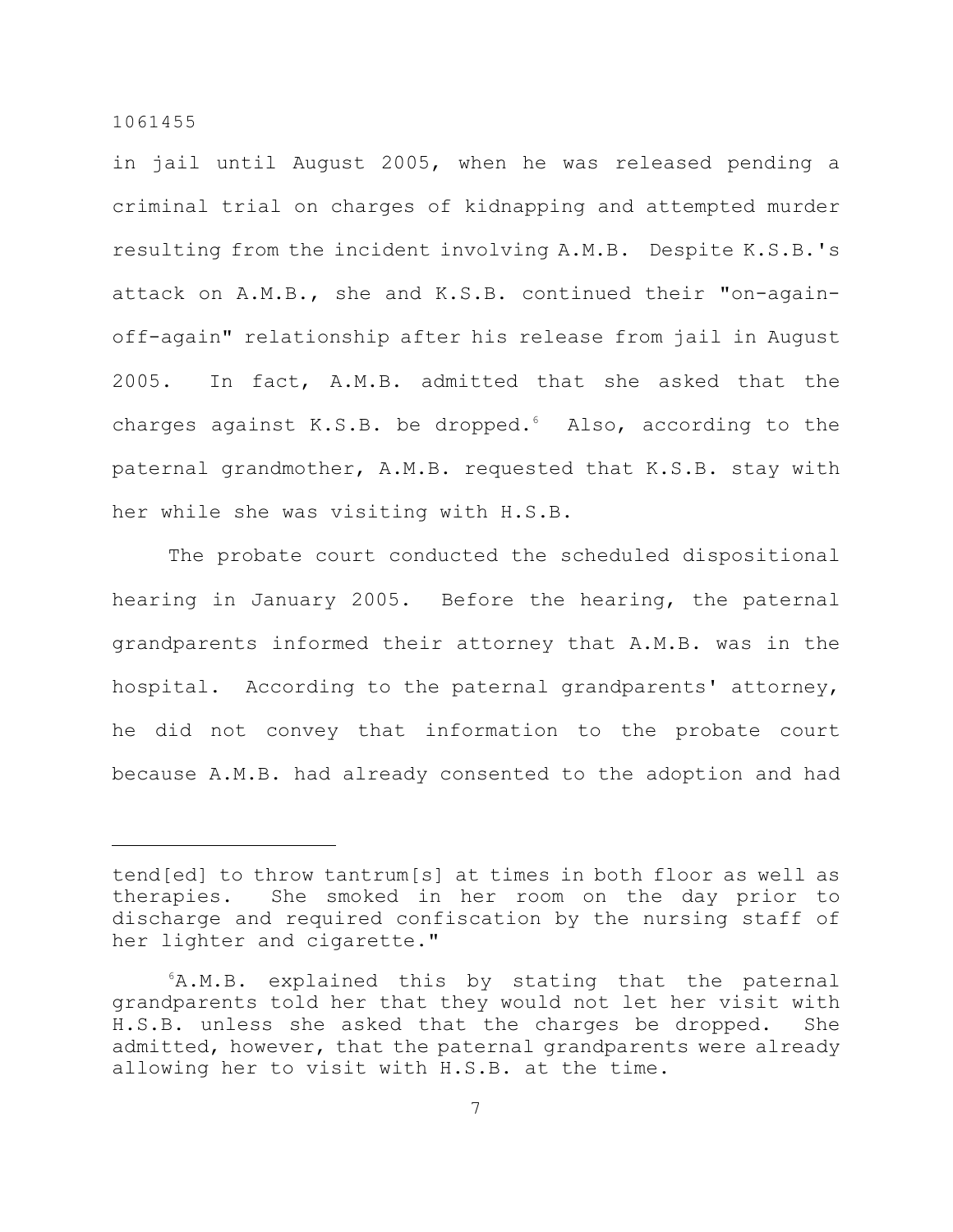waived further notice of the adoption proceedings. After the January 18, 2005, hearing, the probate court entered a final judgment, granting the paternal grandparents' petition to adopt H.S.B.

According to A.M.B., while she was in the hospital recovering from the beating by K.S.B., she "discovered" that the paternal grandparents had adopted H.S.B. While she was in the hospital, A.M.B. also met with an attorney concerning the adoption. It is undisputed that after her release from the hospital, A.M.B. did not contact the paternal grandparents concerning H.S.B. or attempt to visit her for several months.<sup>7</sup>

In July 2005, A.M.B. filed a motion to set aside the January 2005 judgment of adoption on the ground that she had not consented to H.S.B.'s adoption, see note 3, supra, and on

 $7A.M.B.$  admitted that she did not see H.S.B. in February, March, April, or May 2005. She stated that she did not attempt to visit with H.S.B. because she was afraid of the paternal grandparents. She later admitted, however, that the paternal grandparents had never threatened her. Also, K.S.B.'s presence was not an issue during that period because he was in jail until August 2005. It appears that the juvenile court disregarded A.M.B.'s testimony concerning the reason she failed to attempt to visit with A.M.B. We note that A.M.B.'s testimony as to her alleged fear of the paternal grandparents is inconsistent with other testimony concerning her relationship with the paternal grandparents and their amenability to her visitation with H.S.B.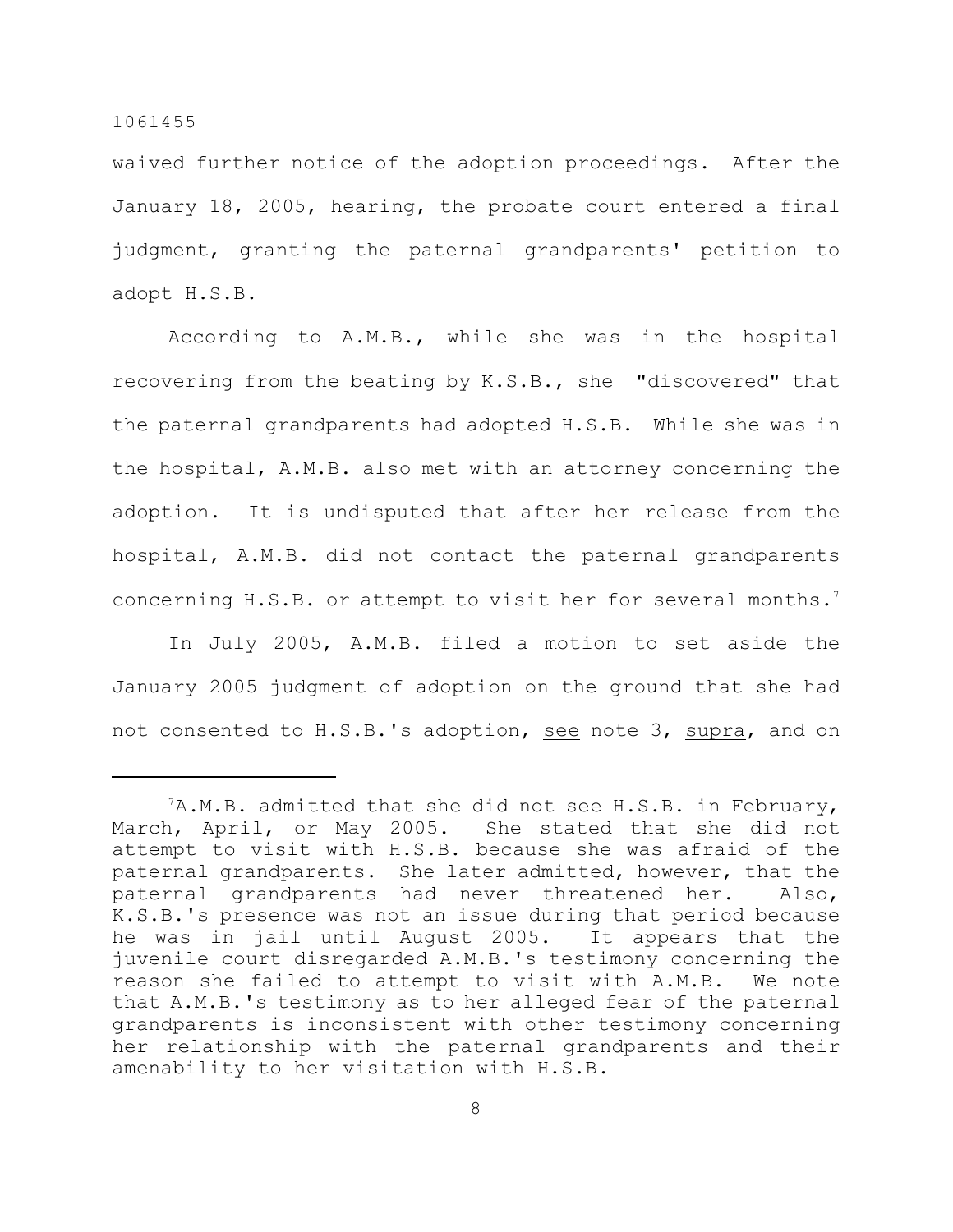the ground that the probate court failed to appoint a guardian ad litem to represent A.M.B., who was a minor in January 2005. See Ala. Code 1975, § 26-10A-8(a)("Prior to a minor parent giving consent a guardian ad litem must be appointed to represent the interests of a minor parent whose consent is required."). A.M.B. argued that the January 2005 judgment of adoption was void. The paternal grandparents opposed A.M.B.'s petition.

In September 2005, at the request of the paternal grandparents, the St. Clair Probate Court transferred the case to the St. Clair Juvenile Court. Upon receipt of the case, the juvenile court appointed a guardian ad litem to represent H.S.B.'s interests; no guardian ad litem was appointed for A.M.B., who was by then no longer a minor and had retained counsel.

The paternal grandparents allowed A.M.B. to visit with H.S.B. during the pendency of the juvenile court proceedings, and the evidence would support a finding that, contrary to A.M.B.'s assertions, the paternal grandparents did not attempt to keep her from visiting H.S.B. In September 2005, upon A.M.B.'s request, the paternal grandparents agreed to a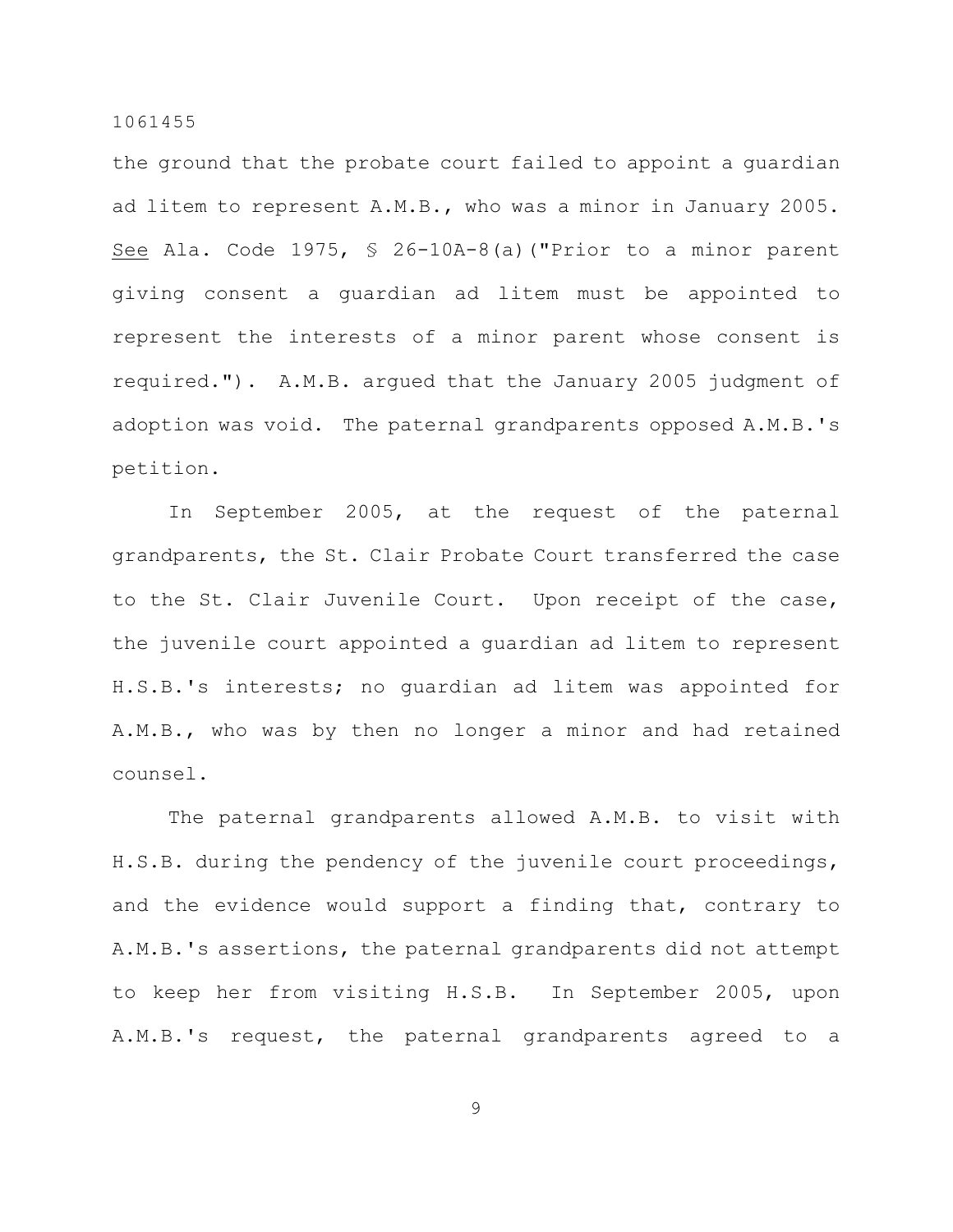regular visitation schedule. Thereafter, however, according to the paternal grandfather, "[a] lot of times" A.M.B. did not attend the scheduled visitation.

In December 2005, A.M.B. was arrested and charged with domestic violence based on an incident involving her sister that occurred in the presence of the sister's young children. Specifically, A.M.B. was charged with harassment under Ala. Code 1975, § 13A-11-8(a)(1)a, a Class-C misdemeanor ("A person commits the crime of harassment if, with intent to harass, annoy, or alarm another person, he or she ... [s]trikes, shoves, kicks, or otherwise touches a person or subjects him or her to physical contact."). A.M.B. pleaded guilty to the charge. She was sentenced to 60 days in jail. That sentence was suspended, and she was placed on probation for 12 months; she was also fined \$500.

In March 2006, the juvenile court conducted an ore tenus proceeding. The paternal grandparents took the position at the proceeding that the adoption should not be set aside, but that if it was set aside, they should be awarded custody of H.S.B. In April 2006, before the juvenile court entered its judgment, the paternal grandparents also filed a petition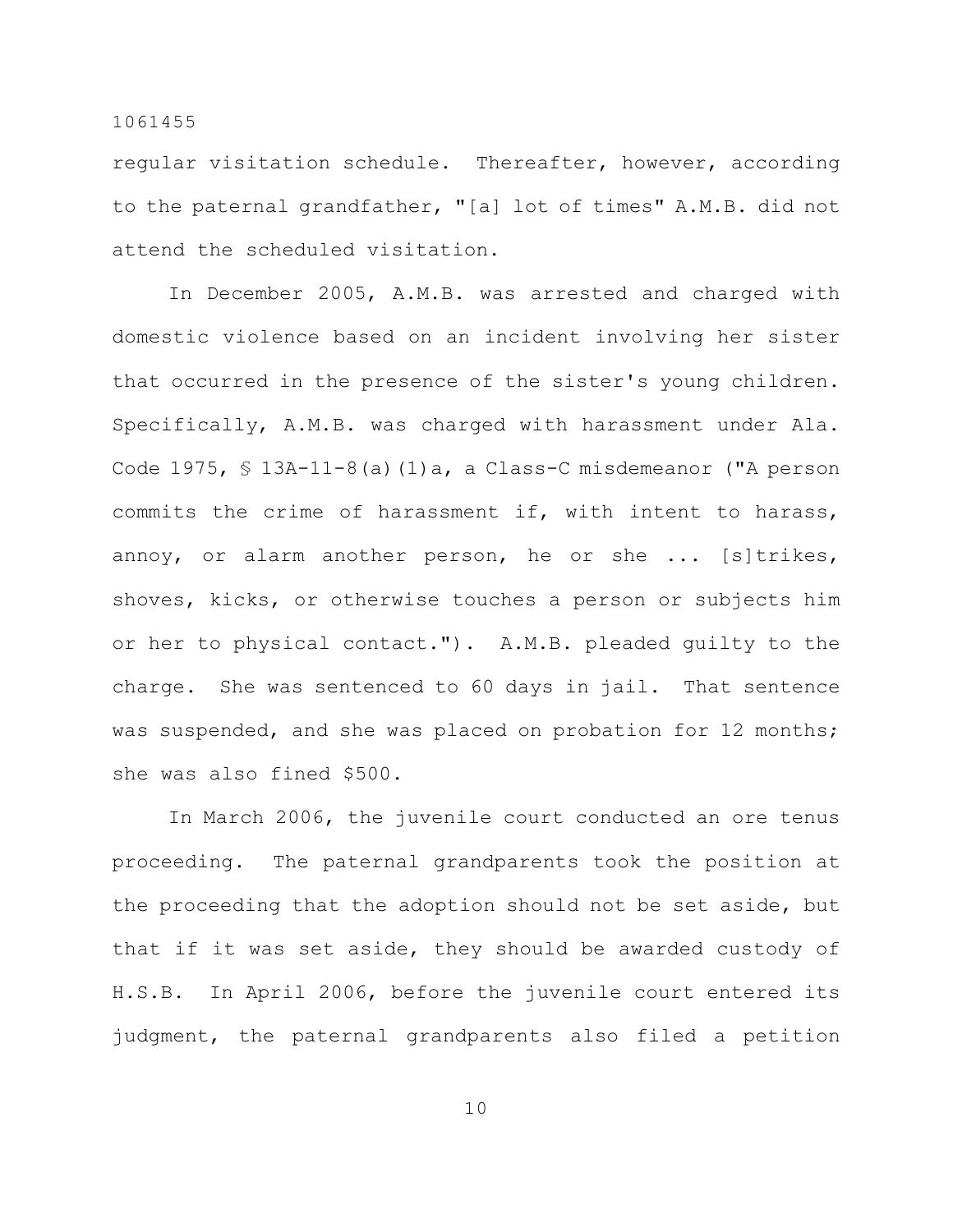alleging that H.S.B. was a dependent child "in that the natural mother and natural father are unable to provide the proper food, clothing, shelter, and parental care and control necessary for the well being of  $[H.S.B.]$ ."<sup>8</sup> The petition was filed under the same case number as the proceeding initiated by A.M.B. to set aside H.S.B.'s adoption. A.M.B. filed a motion to dismiss the paternal grandparents' dependency petition, arguing, in part, that the issues "brought before the Court ... are encompassed in the issues pending before the Court and currently under the Court's advisement in the adoption case." The juvenile court set the dependency petition for a hearing. It is unclear, however, whether a hearing was ever held on the petition.

Thereafter, on May 26, 2006, the juvenile court entered a judgment acknowledging that the paternal grandparents had filed a dependency petition, but stating that "all matters involving custody of the minor [could] be determined in the original proceeding." The juvenile court determined that

<sup>&</sup>lt;sup>8</sup>Although the paternal grandparents made an allegation of dependency, the Department of Human Resources did not participate in the proceeding, and no attempt appears to have been made to require the Department's involvement.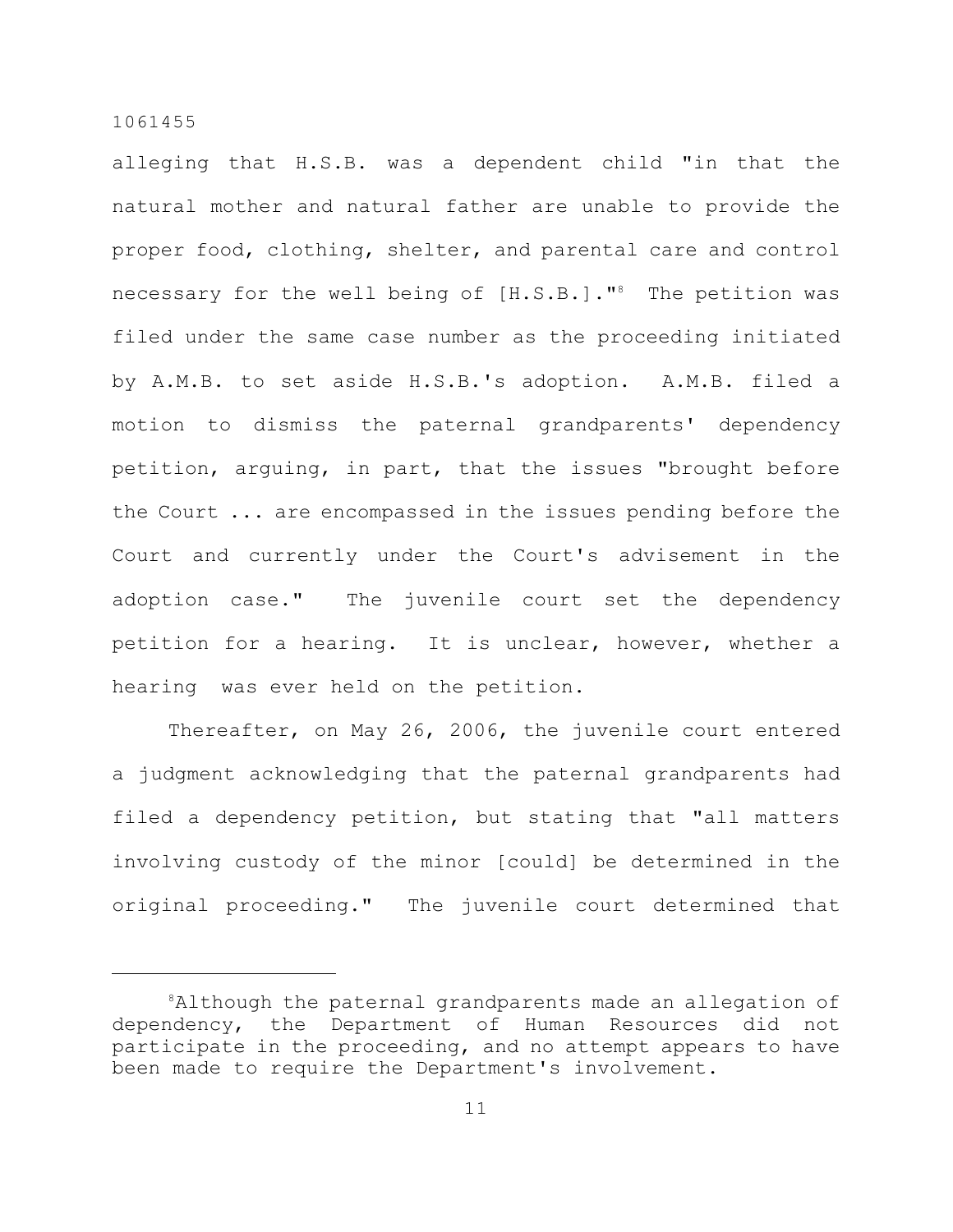A.M.B.'s consent to the adoption was invalid, and it dismissed the paternal grandparents' adoption petition. The court then proceeded to declare that A.M.B. and K.S.B. were unfit parents, and it awarded custody of H.S.B. to the paternal grandparents, subject to A.M.B.'s right to "supervised visitation with the minor child at all reasonable times and places as shall be agreed to by [A.M.B.] and [the paternal grandparents]." The order also required that K.S.B., who was living with the paternal grandparents pending his trial on criminal charges arising out of his beating of A.M.B., "shall not reside nor have overnight visits with [H.S.B.], and his visitation with [H.S.B.] shall be supervised by the [paternal grandparents]." We note that, at trial, the paternal grandparents stated that they would require K.S.B. to move from their home if the juvenile court believed that that would be appropriate.

A.M.B. filed a postjudgment motion, which was denied by operation of law. She then appealed to the Court of Civil Appeals, arguing that the juvenile court erred in finding her to be an unfit parent and, alternatively, that, even if custody remained with the paternal grandparents, it erred in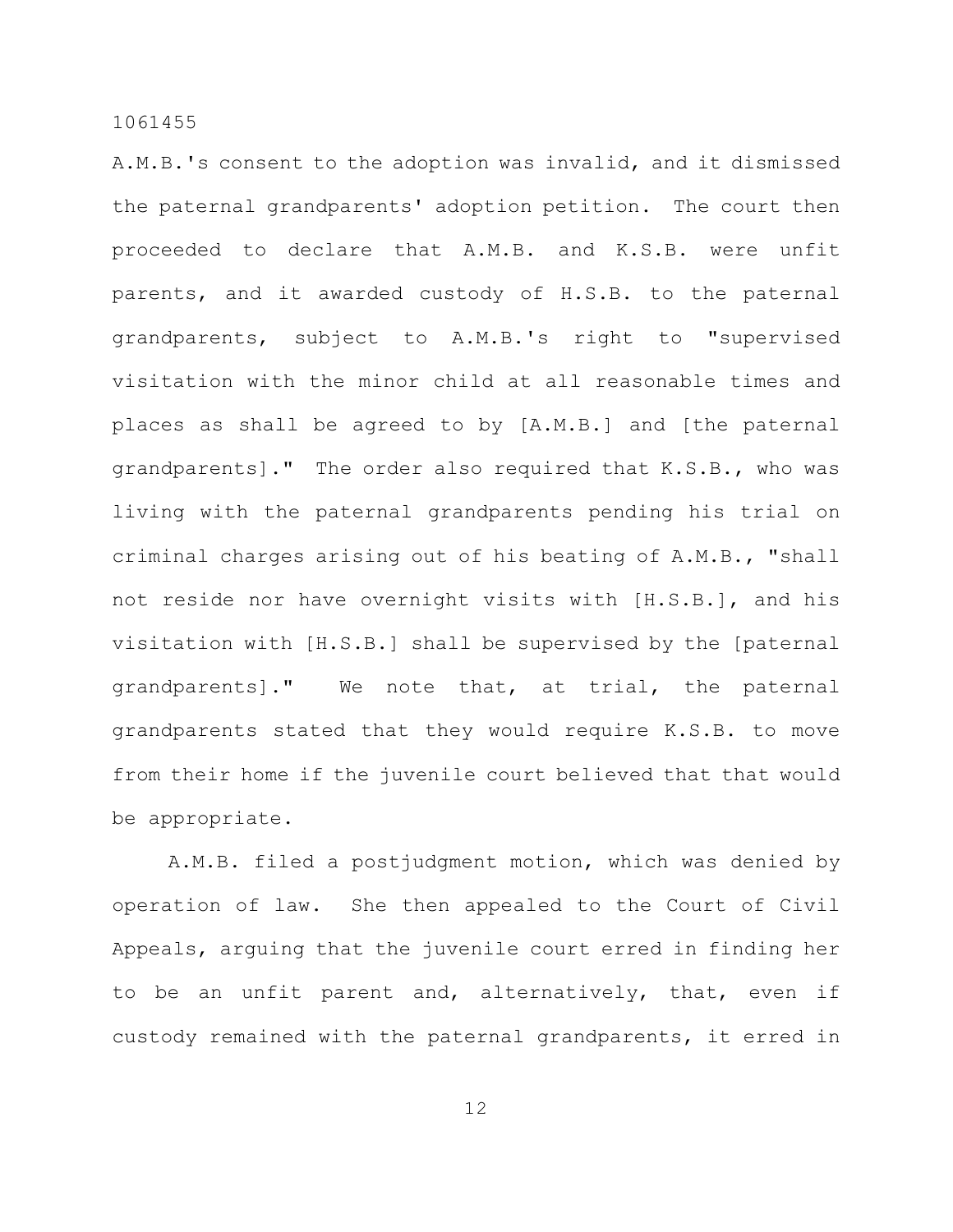failing to set out a visitation schedule. The Court of Civil Appeals affirmed the juvenile court's judgment as to custody, specifically noting that the evidence supported the juvenile court's custody award under the standard announced in Ex parte Terry, 494 So. 2d 628, 632 (Ala. 1986). A.M.B., \_\_ So. 2d at The Court of Civil Appeals reversed the judgment as to visitation because the juvenile court failed "to set forth a specific visitation schedule so as to provide for reasonable contact between [A.M.B.] and [H.S.B.]." So. 2d at . A.M.B. filed a petition for a writ of certiorari as to the custody issue, which we granted.

## Discussion of the Merits

A.M.B. contends that the juvenile court's custody award is not supported by clear and convincing evidence of her unfitness as a parent as required by Ex parte Terry, supra. As to custody disputes between a parent and a nonparent, this Court, in Ex parte Terry, adopted the standard announced in Ex parte Berryhill, 410 So. 2d 416, 417 (Ala. 1982), requiring "clear and convincing evidence that the natural [parent] is either unfit or unsuited for the role of [parent]." This Court further stated in Ex parte Terry that the right of a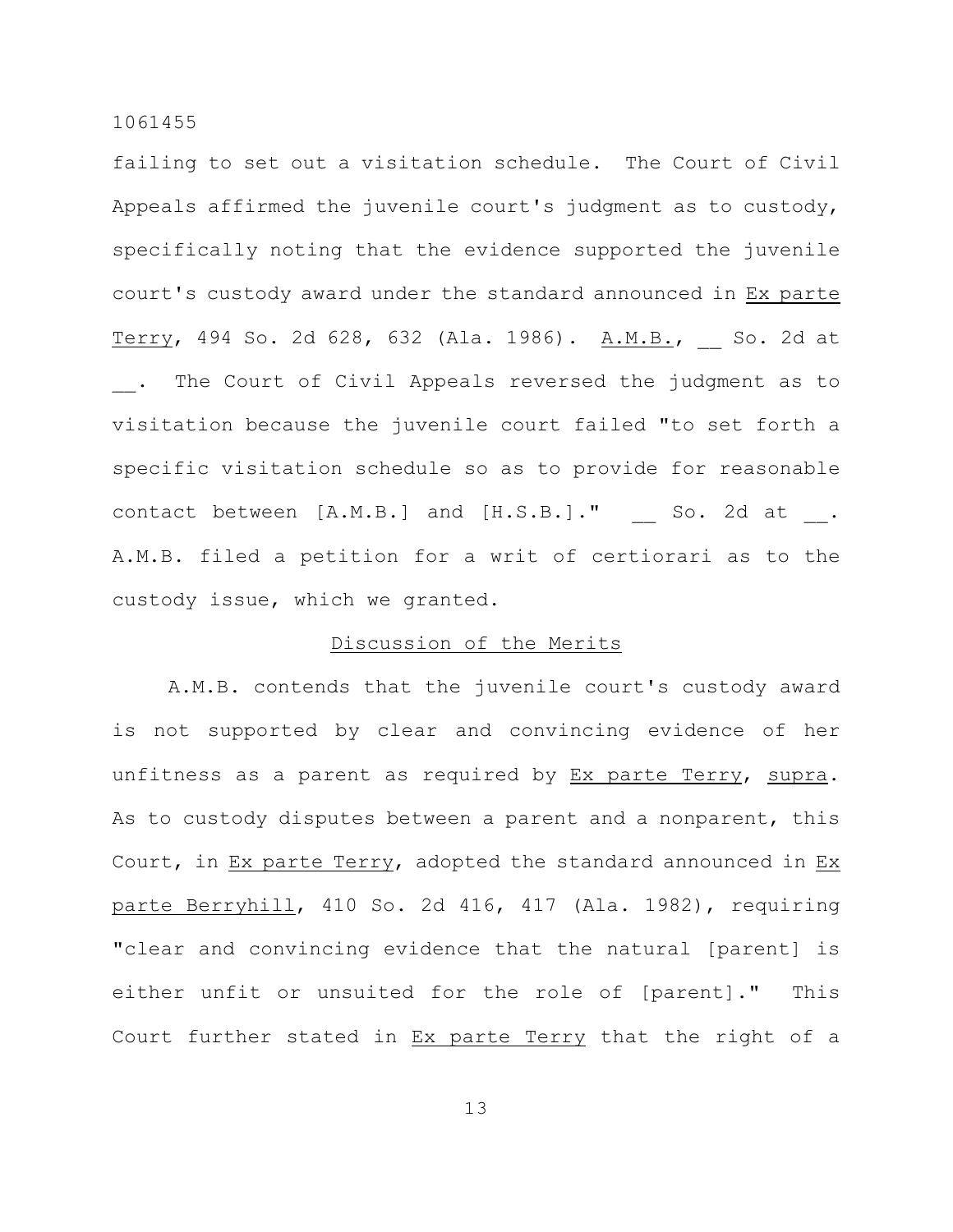natural parent to the custody of his or her child, as against the right to custody of a nonparent, is

"'grounded in the common law concept that the primary parental right of custody is in the best interest and welfare of the child as a matter of law. So strong is this presumption, absent a showing of voluntary forfeiture of that right, that it can be overcome only by a finding, supported by competent evidence, that the parent seeking custody is guilty of such misconduct or neglect to a degree which renders that parent an unfit and improper person to be entrusted with the care and upbringing of the child in question.'"

494 So. 2d at 632 (quoting Ex parte Mathews, 428 So. 2d 58, 59 (Ala. 1983))(some emphasis omitted; emphasis added).

 Citing various precedents that apply the Terry standard, the mother argues that the factors relied upon by the Court of Civil Appeals (specifically, she notes the evidence concerning her changes in residence,  $9$  her reliance upon family members for support, her inconsistent work history, the December 2005 domestic-violence charge filed against her by her sister,  $10^{\circ}$  her

<sup>&</sup>lt;sup>9</sup>A.M.B. testified that she intended for her and H.S.B. to reside with her mother if she was awarded custody. A.M.B. admitted, however, that she had repeatedly moved out of her mother's home and her sister's home because she fought with them.

 $10$ It is not clear from the record whether the juvenile court considered the custody presumptions that apply in cases involving incidents of "domestic of family abuse." Ala. Code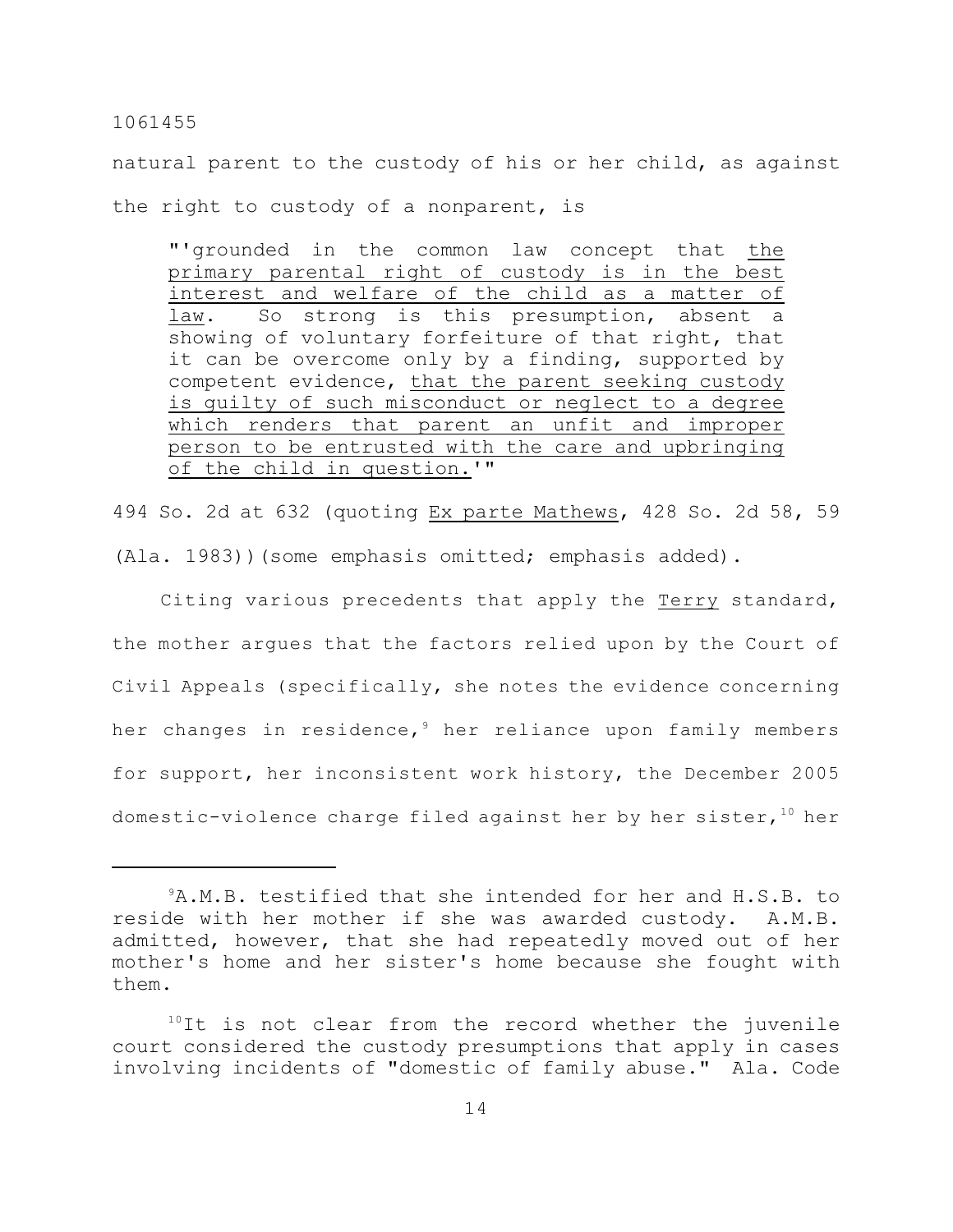temper, her smoking habits, and her immature behavior) did not "afford an adequate basis for favoring a non-parent over a parent" for custody purposes. She concludes that the paternal grandparents "failed to present any evidence that [A.M.B.] either engaged in any misconduct concerning [H.S.B.] or neglected her in any way." To say that A.M.B.'s conclusion in this regard is an overstatement would be an understatement.

We agree with A.M.B. that, in the abstract and in a given case, no one factor she notes or no combination of the factors she notes might be sufficient to support a determination of parental unfitness. For example, in the abstract, a parent's reliance on others, particularly family, for support is not, in and of itself, determinative of the parent's unfitness. Indeed, in a particular case such reliance may indicate a level of maturity and resourcefulness that is designed to further the best interest of the child or children whose

<sup>1975,</sup> § 30-3-130 et seq. Harassment (§ 13A-11-8) is one of the crimes that may give rise to "a rebuttable presumption by the court that it is detrimental to the child and not in the best interest of the child to be placed in sole custody, joint legal custody, or joint physical custody with the perpetrator of domestic or family violence." Ala. Code 1975, § 30-3-131. A court must also consider, however, "what, if any, impact the domestic violence had on the child." Id.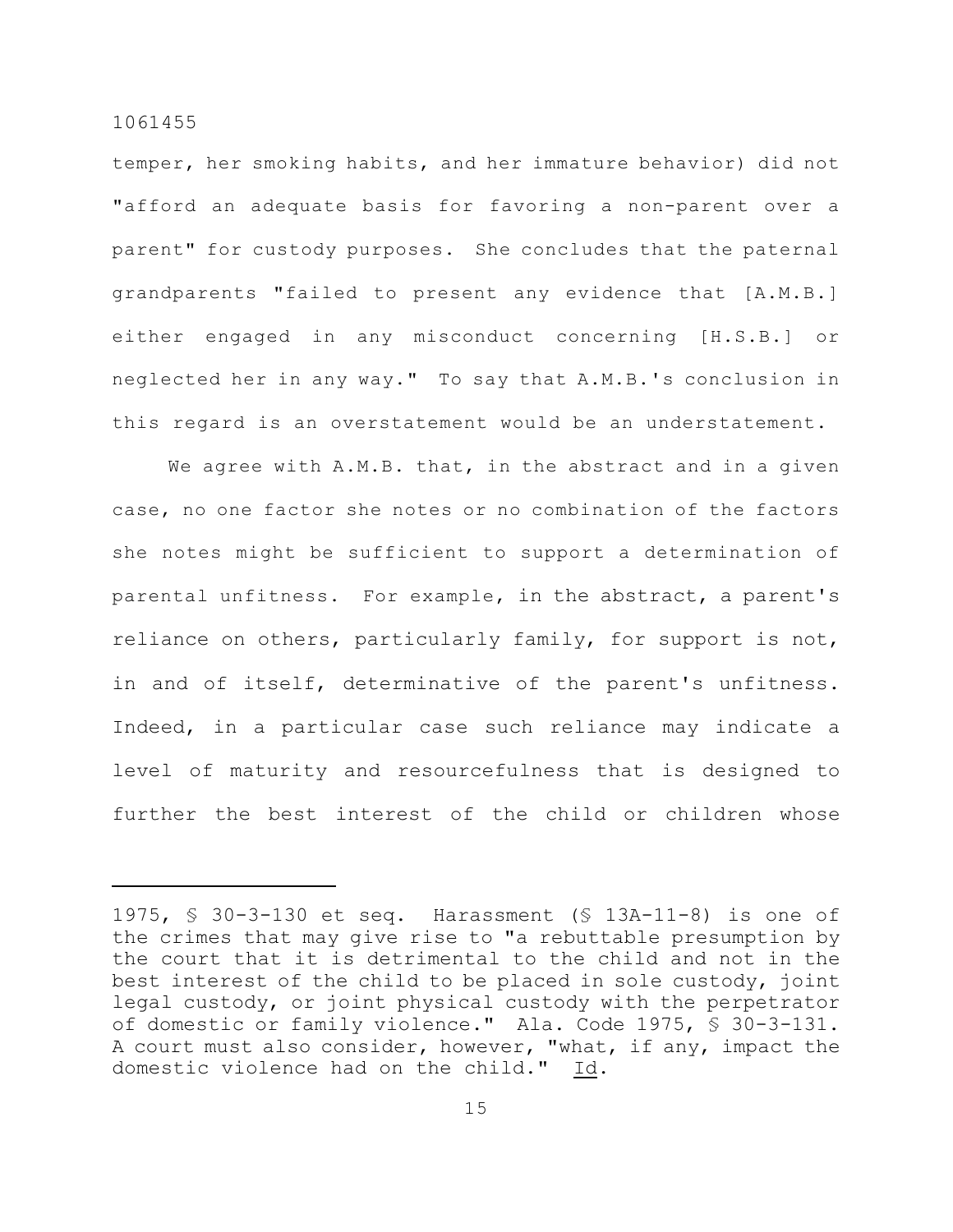custody is at issue. Likewise, demonstrations of immaturity, or selfish decision-making, may not, in a particular case, be sufficient to support a finding of unfitness. Based on the conflicting evidence presented to the juvenile court in the present case, however, and the ample evidence that lends itself to the conclusion that A.M.B.'s testimony was not credible in many respects and was disbelieved by the juvenile court, such considerations avail A.M.B. nothing. In addition to the other deficiencies in her behavior that are reflected in the record and discussed above, we particularly note the evidence concerning A.M.B.'s lack of effort to visit with her child after A.M.B. left the hospital in February 2005 and her numerous failures to attend scheduled visitation after she filed the petition to set aside the adoption. See Ex parte J.W.B., 933 So. 2d 1081, 1092 (Ala. 2005)("'We should not equate the filing of "court papers" and the taking of legal positions with the establishment of human relationships.'"), reversing K.W.J. v. J.W.B., 933 So. 2d 1075 (Ala. Civ. App. 2005).

After carefully reviewing the record, and in light of the presumption that attends a trial court's judgment in ore tenus